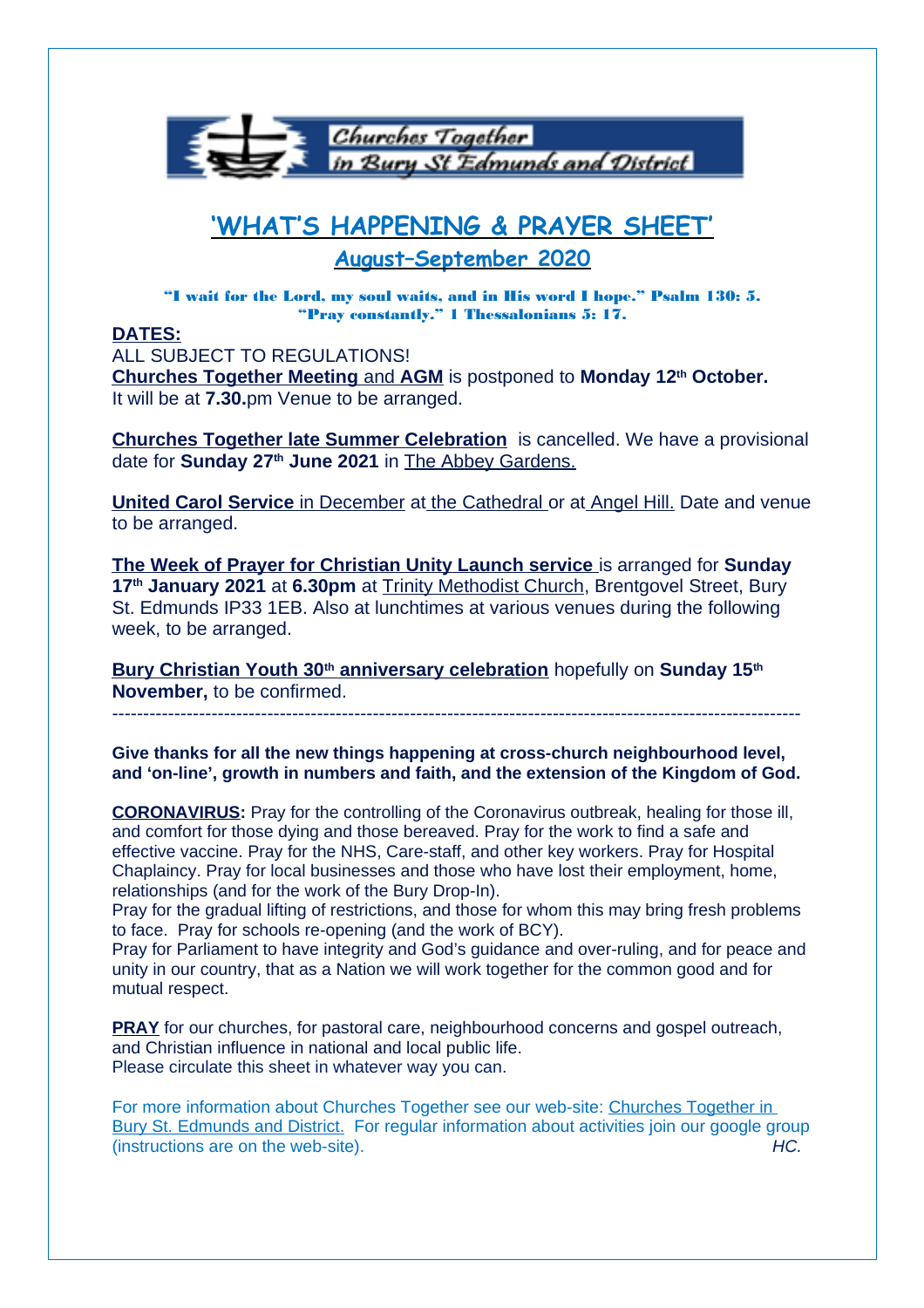## **SOME NEWS FROM CHURCHES:** Thanks to so many churches for sending this information...

## **St Edmund's RC Church**

Sunday Masses **BOOKING ONLY**: Saturday 18.00, Sunday 08.30 & 10.30. To book go to [www.stedmundkm.org.uk](http://www.stedmundkm.org.uk/) or phone 01284 754358 Weekday Masses: Mon 12.30; Tue 09.30; Wed 10.00; Thur 19.30; Fri 09.30; Sat 10.00.

**Horringer Court Community Church** can't yet, we meet in the middle school and need all restrictions lifted, probably, before we can return.

## **Southgate Church:**

Southgate Church is not yet holding services at the Community Centre. We continue to meet via zoom. The situation is due to be reviewed at the end of September. Southgate Church's website:<http://southgatechurch.org.uk/>

## **North Bury Team & Lark Valley Churches**

9.00am Parish Communion (BCP) **All Saints', Bury St Edmunds** 9.30am Parish Communion (CW) No booking required **St George's, Bury St Edmunds** 11.00am Parish Eucharist (CW) **St John's, Bury St Edmunds CHURCH ZOOM GATHERING: Everyone is welcome to join Church Zoom gathering at 11am on Sundays. Please email Claire for the link** [clairerose1953@gmail.com](mailto:clairerose1953@gmail.com) **OPEN FOR PRIVATE PRAYER**

**St John the Evangelist, Bury St Edmunds** 12noon-4pm daily **St Mary, West Stow** 8.45-10.45am on Wednesdays and 9.15-11.15am on 1st and 3rd Sundays. For access at other times contact Ian Hobley (01284 728745) / Paul Luke (01284 729654)

**Fornham All Saints** opening between 9-10 and closing between 5-6. Hand sanitising, and names and contact details asked for. Movement around the church will also be limited. **St Andrew, Timworth** contact Alison Pettitt (01284 728379) **St Lawrence, Lackford** contact Harry Lidster (01284 728876) **Fornham St Martin** contact Beryl Dykes (01284 704109) or David Yates (01284 705157) **St George, Bury St Edmunds contact the Revd Val Gagen (01284 361963)** All Saints, Bury St Edmunds open for worship only **St Mary, Culford and St Catherine, Flempton** closed at present -contact numbers in porch

## **The Cathedral:**

The Cathedral is open for private prayer from 10 am to 4 pm Mondays to Saturdays. **Weekday Eucharists** Tuesdays at 12.30 pm Healing Eucharist Wednesdays at 1.00 pm BCP Communion Thursdays at 12.30 pm Eucharist with Silent Meditation No need to book for these weekday services. Please let the steward know that you wish to attend and they will direct you to the appropriate chapel. You will need to give your name and phone number to the Verger on duty for NHS Test and Trace.

**Sunday services** 8.00 am BCP Holy Communion 11.00 am CW Eucharist Due to restrictions on the numbers able to attend, you must pre-book a place at these Sunday services. Please email **[cathedralinvitations@stedscathedral.org](mailto:cathedralinvitations@stedscathedral.org) by lunchtime on Friday.** You will hear on Friday if you have been allocated a space for the coming Sunday.

All worshippers are requested to wear a face covering when attending a service. We request that you follow the directions given with regard to maintaining social distancing and hand sanitising. We continue to livestream services via the Cathedral's Facebook page including 11 am Eucharist and 3.30 pm Evening Prayer on

Sunday[shttps://www.facebook.com/stedscathedral](https://www.facebook.com/stedscathedral)

## **Garland St. Baptist Church:**

We are not opening for physical services yet but we're working towards September.